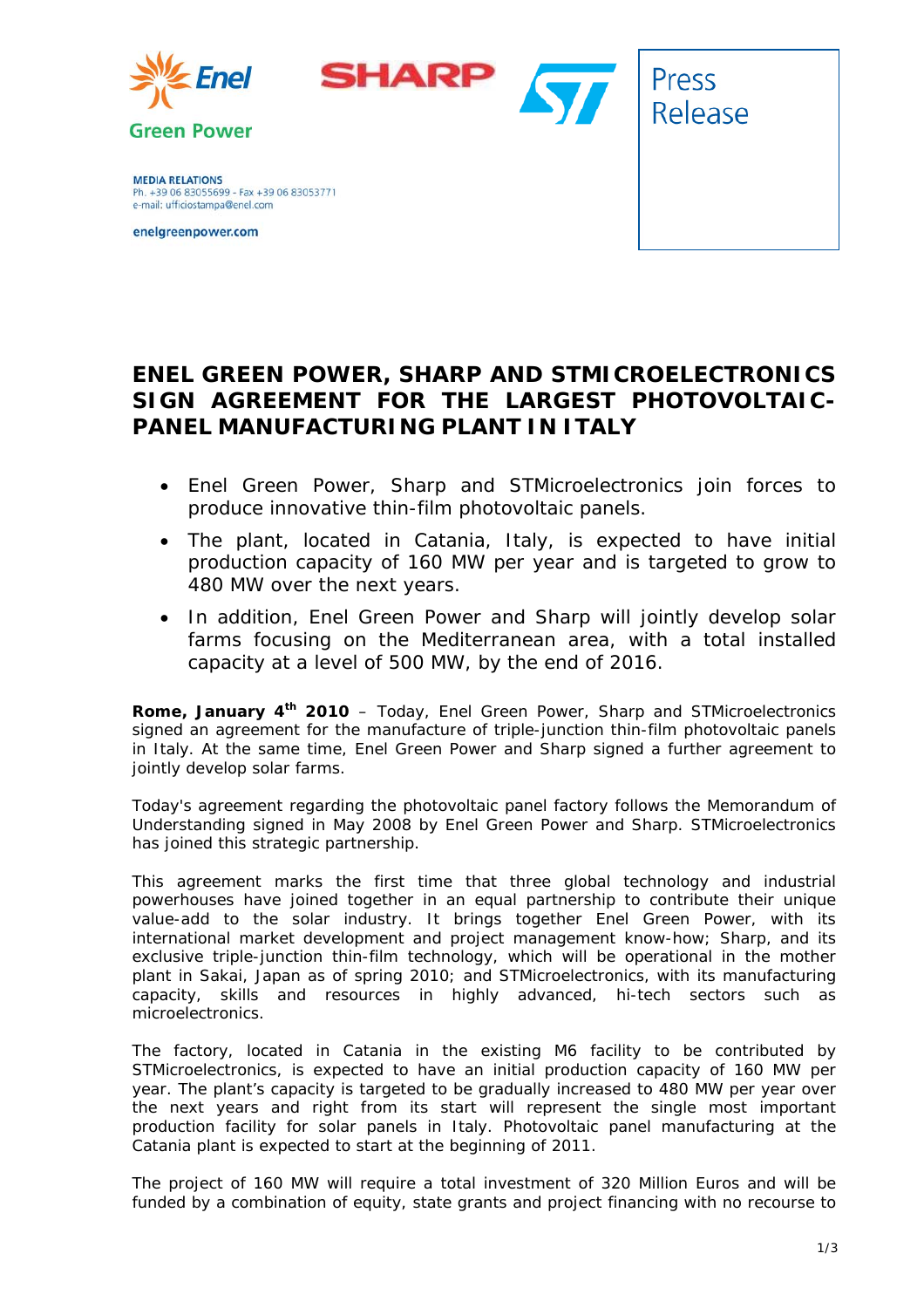

the Joint Venture's shareholders beyond their quota in the Joint Venture. Each partner will subscribe one third of the equity – an expected contribution up to 70 million Euros each, either in cash or in-kind - and will hold one third of the shares in the new Joint Venture Company.

The factory output will be used to serve the most attractive solar markets in the EMEA (Europe, Middle East and Africa) region with a particular focus on the Mediterranean area. In this region, Enel Green Power and Sharp already have important sales networks and also plan to jointly develop solar farms. Enel.si, the Enel Green Power company specializing in the installation of photovoltaic systems in the retail market, will also participate in the marketing effort, offering panels directly and through its franchisee network of over 500 qualified installers in Italy.

Enel Green Power and Sharp have signed an additional agreement aimed at the creation of an equal joint venture to develop solar farms. The goal is to install cumulative capacity at a level of 500 MW by the end of 2016, making use of the photovoltaic panels manufactured at the Catania factory. The effectiveness of the agreements signed by the parties is conditional upon the clearance released by the relevant authorities concerned.

Triple-junction thin-film photovoltaic panels are particularly suitable for medium and large-scale photovoltaic power generation. Compared to ordinary silicon solar panels, the triple-junction thin-film photovoltaic modules are able to maintain a very high level of energy conversion efficiency even in very hot climates. Thanks to their lower silicon content, these modules are also less exposed to raw silicon price volatility.

Catania represents an ideal location as it takes full advantage of an existing semiconductor plant and related facilities as well as of very important workforce skilled in silicon-based manufacturing. In addition, Catania hosts Conphoebus, an Enel research center fully dedicated to renewable sources, solar in particular, and energy savings. Moreover, Sicily is one of the key regions in the Mediterranean area for the development of solar farms and provides a unique location for all logistics necessary to reach the neighboring markets.

## **About Enel and Enel Green Power**

**Enel** is Italy's largest power company, and second among Europe's listed utilities by installed capacity. It is an integrated player which produces, distributes and sells electricity and gas. Further to the acquisition of the Spanish utility Endesa, Enel has now a presence in 23 countries with over 96,000 MW of net installed capacity and serves 60.8 million power and gas customers.

**Enel Green Power** is the Enel Group company dedicated to developing and managing energy generation from renewable sources in Italy and abroad. It operates some 4,700 MW in plants relying on hydro, wind, geothermal, solar and biomass sources in 14 countries in Europe and